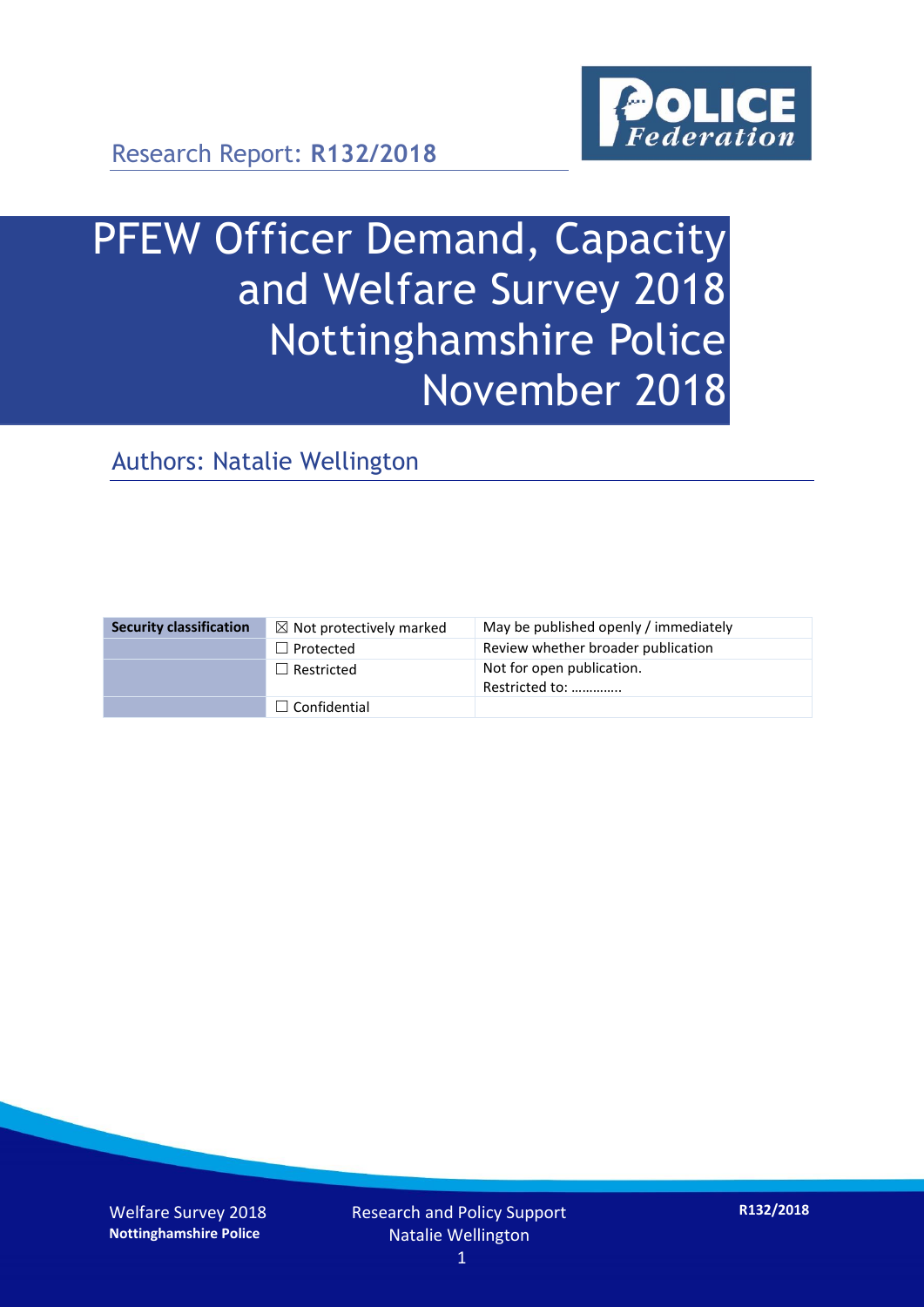### **FOREWORD**

#### **INTRODUCTION**

Over the last decade, the impact of reducing policing budgets on officer numbers has been considerable, with a 15% fall in officer numbers over a seven year period from a high of 142,056 in 2009 to 121,010 in March 2018. $^{\mathrm{i}}$  Evidence from a focus group study conducted by the PFEW<sup>ii</sup> highlighted that these reductions may be having a negative effect on officers individual wellbeing. It was within this context that the Police Federation of England and Wales (PFEW) began a biennial Demand, Capacity and Welfare Survey. The 2018 PFEW Officer Demand, Capacity and Welfare Survey is the second iteration of the survey.

This report provides a summary of responses to key questions from the 2018 PFEW Officer Demand, Capacity and Welfare Survey from respondents in Nottinghamshire Police.

Where appropriate, details of average responses from last year, or the police service as a whole, are also presented. However, differences across these figures have not been tested to assess whether they are statistically significant<sup>1</sup>; therefore any and all differences reported are for guidance only and must be treated with caution.

Force rankings have not been included, because not all differences are statistically significant. In addition, forces with fewer than 100 respondents were not provided with a force level report as their sample size was too small to be representative of the force as a whole and may have enabled identification of individuals based on their demographics.

Please be aware that the total number of responses for each item may vary slightly as not all items were answered by all respondents, and all percentages are rounded to the nearest whole number. In addition, the actual differences between any and all groups may be quite small and these details should be considered when interpreting the data.

 $<sup>1</sup>$  As all the data are derived from samples of the population, rather than the whole population, percentage figures calculated are strictly</sup> speaking estimates, rather than exact measures. This means that every figure has a margin of error associated with it. Hence a very small percentage difference year on year may be due to sampling, rather than to actual changes.

Welfare Survey 2018 **Nottinghamshire Police**

-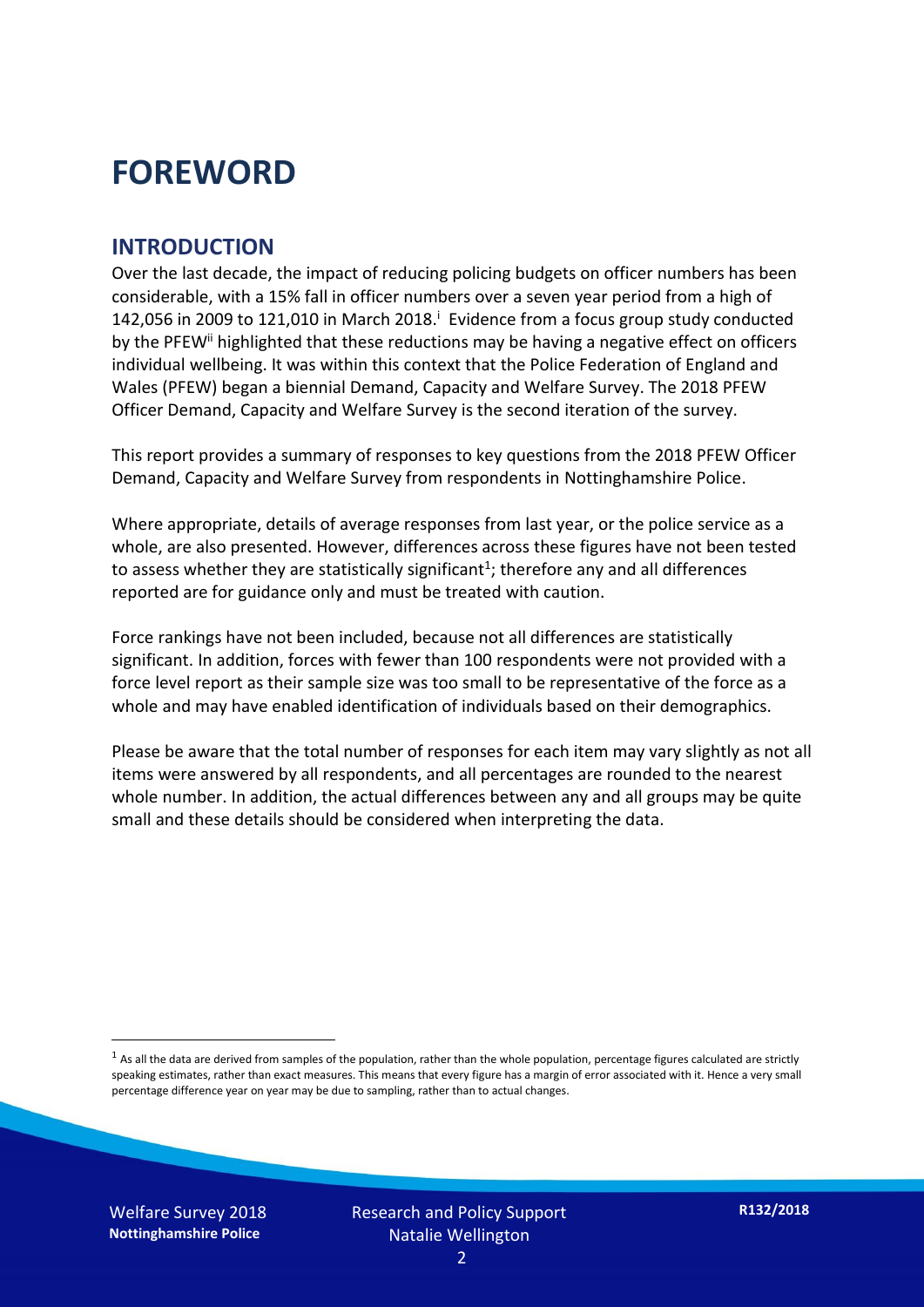#### **RESPONSE RATES AND DEMOGRAPHICS**

Survey responses were gathered over a six-week period between August and September 2018. All officers of the federated ranks in England and Wales were eligible to participate.

Analyses were conducted on a sample of 18,100 responses drawn from all 43 forces across England and Wales.<sup>2</sup> The national response rate for the 2018 survey was 15%.

Overall 4% of respondents (n=788) to the survey declined to state which force they belonged to. These responses have been included within the national data but are excluded from force-level analyses.

302 responses were received from Nottinghamshire Police, representing a response rate of around 16%. <sup>3</sup> The margin of error for this report has been calculated using the size of the sample and the population. At a 95% confidence level, this force report has a 5% margin of error. If the margin of error is less than 5%, it can be considered to be within the normal bounds of academic rigor.<sup>4</sup> If this threshold has not been met, the results from this report must be interpreted with caution.

74% of responses from Nottinghamshire Police were received from male officers and 24% of responses were from female officers. The other 2% preferred not to say. In regards to rank, 74% of respondents from Nottinghamshire Police were Constables, 20% were Sergeants, 5% were Inspectors, and 1% were Chief Inspectors. 4% of responses from Nottinghamshire Police were received from Black and Minority Ethnic (BME) officers.

- <sup>3</sup> Based on March 2018 Home Office figures of officer headcount, for full details please see item ii in the reference section.
- <sup>4</sup> The generally accepted academic standards is a 95% confidence level with a 5% (or less) margin of error.

Welfare Survey 2018 **Nottinghamshire Police**

-

 $2$  Data were removed where the respondent indicated they were not currently a police officer or they gave implausible answers – for full exclusion criteria, please see the full report.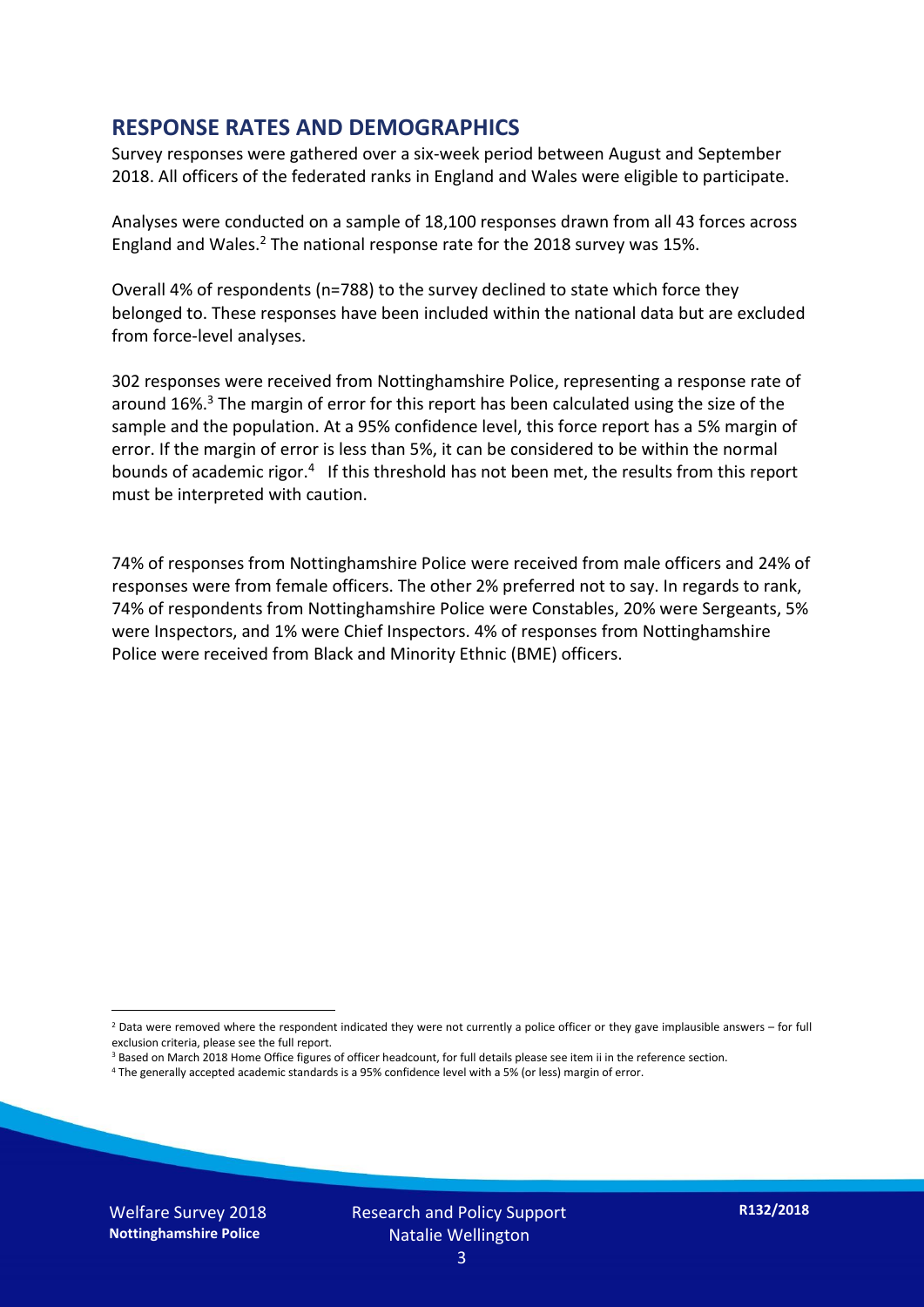### **INFOGRAPHIC**



#### **Who responded?**

**302** responses were received from Nottinghamshire Police, representing a **16%** response rate



Welfare Survey 2018 **Nottinghamshire Police**

Research and Policy Support Natalie Wellington

4

**R132/2018**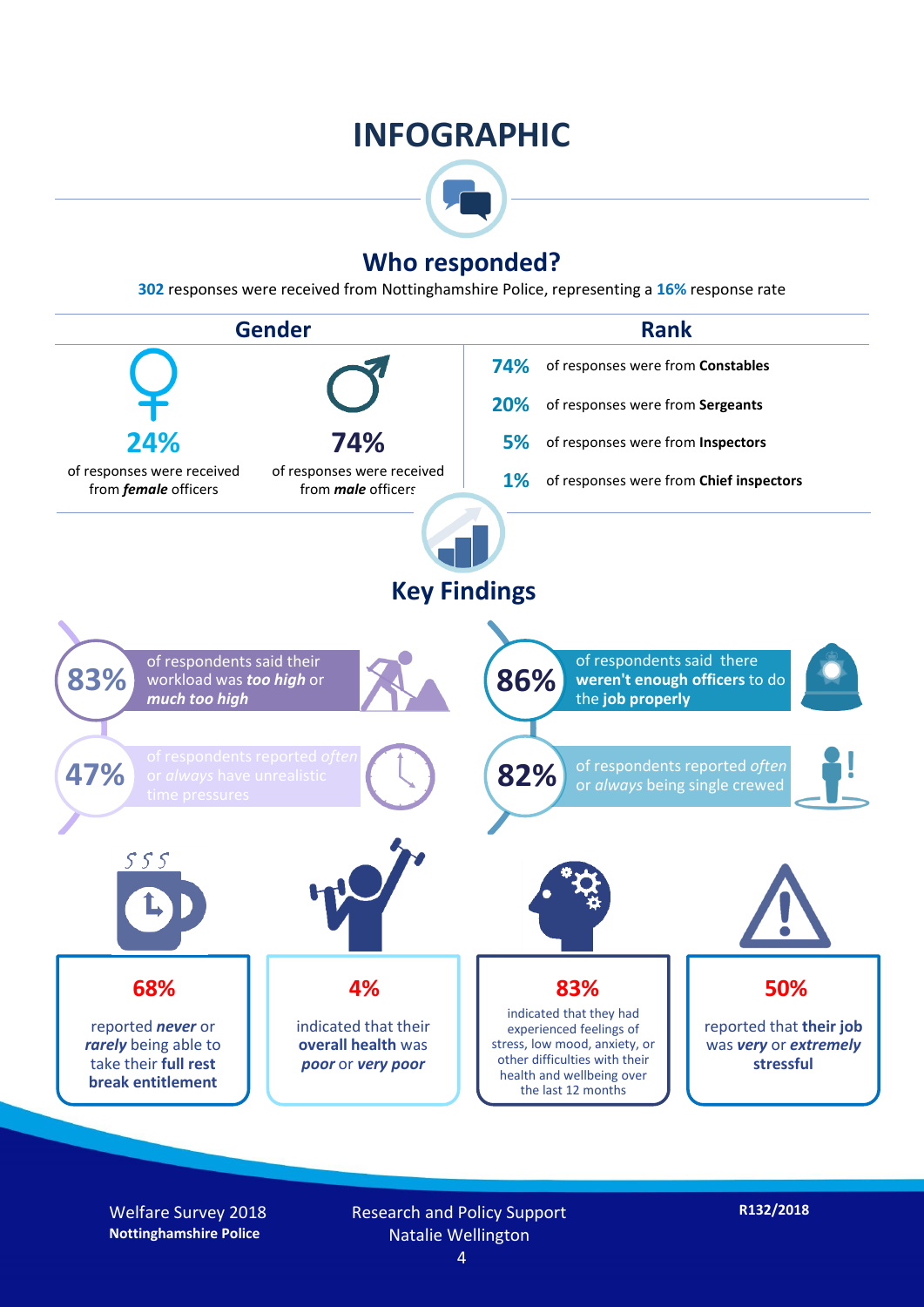### **Executive Summary**

- **302** responses were received from Nottinghamshire Police, representing a response rate of around **16%**.
- The average (mean) rating for overall Job satisfaction for respondents from Nottinghamshire Police was **4/10.**
- Frequent single crewing (often or always) was reported by **82%** of respondents from Nottinghamshire Police.
- **68%** of respondents from Nottinghamshire Police reported *never* or *rarely* being able to take their **full rest break entitlement***; higher than* the proportion in 2016.
- **83%** of respondents from Nottinghamshire Police said their **workload** was *too high* or *much too high; higher than* the proportion in 2016.
- **47%** of respondents from Nottinghamshire Police reported *often* or *always* **having unrealistic time pressures***; higher than* the proportion in 2016.
- **86%** of respondents from Nottinghamshire Police said there **weren't enough officers to do the job properly***; higher than* the proportion in 2016.
- **7%** said that they had **enough time engage in proactive policing** in their team/unit*; lower than* the proportion in 2016.
- **4%** of respondents from Nottinghamshire Police indicated that their **overall health** was *poor* or *very poor.*
- **83%** of respondents from Nottinghamshire Police indicated that they had **experienced feelings of stress, low mood, anxiety, or other difficulties with their health and wellbeing** over the last 12 months.
- **50%** of respondents from Nottinghamshire Police reported that their job was *very* or *extremely* **stressful***; lower than* the proportion in 2016.
- **30%** of Nottinghamshire Police respondents reported that they had suffered **one or more injuries** that required medical attention as a result of **work-related violence** in the last year.
- **18%** of Nottinghamshire Police respondents reported that they had suffered **one or more injuries** that required medical attention as a result of **work-related accidents**  in the last year.
- **43%** of respondents from Nottinghamshire Police felt that someone would be **treated differently (in a negative way)** if they disclosed difficulties with their mental health and wellbeing; *higher than* the proportion in 2016.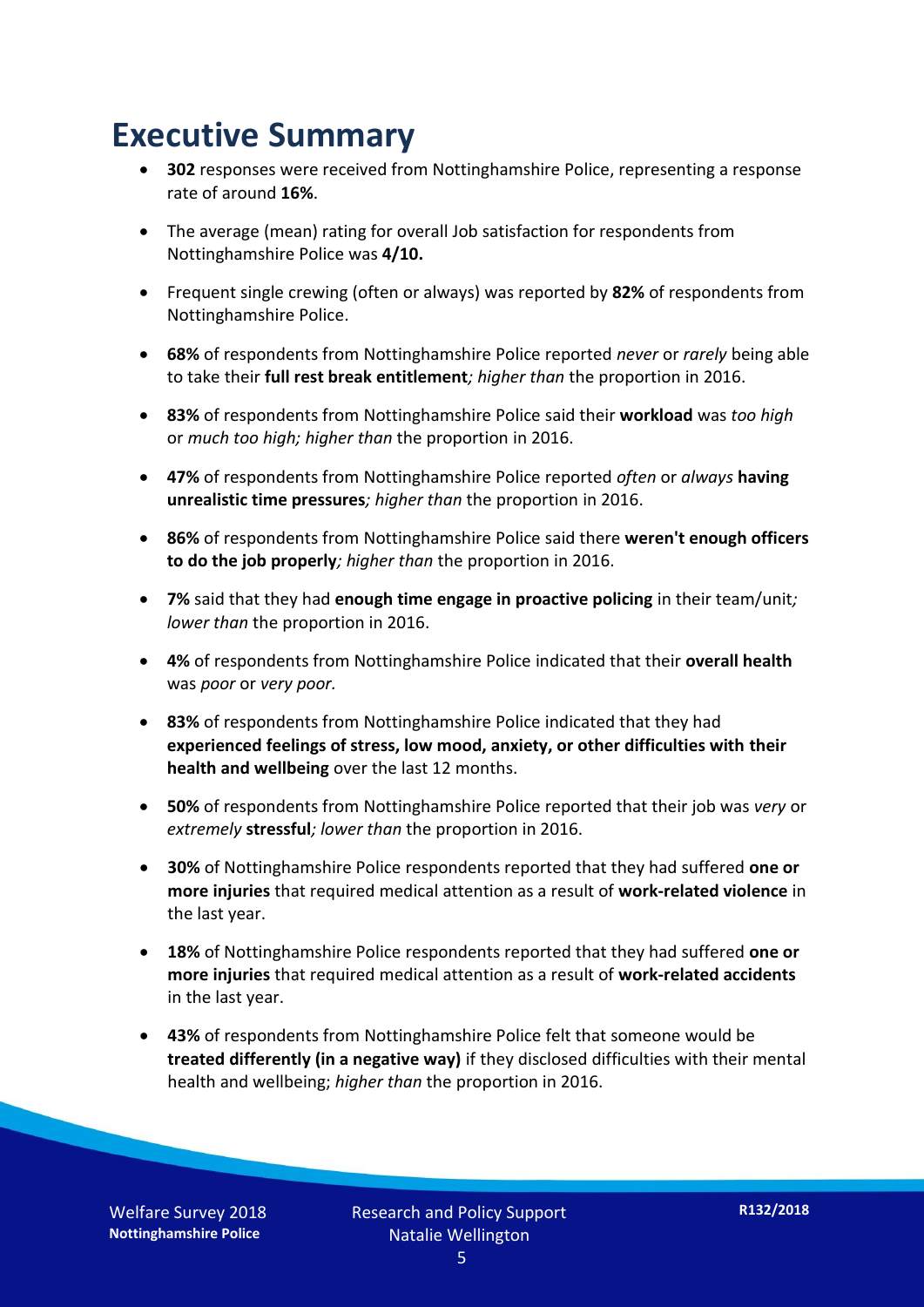## **1. WORKING ARRANGEMENTS**

#### **1.1. OVERALL JOB SATISFACTION**

Respondents were asked to rate their overall job satisfaction between 0 and 10, where 0 was 'not at all satisfied' and 10 was 'completely satisfied.'

The average (mean) rating for overall job satisfaction for respondents from Nottinghamshire Police was 4/10 (range 0-10), with 27% of respondents reporting an overall job satisfaction rating of 2 or less.

This can be compared to the National average of 4/10, and 32% of respondents reported an overall job satisfaction rating of 2 or less.

#### **1.2. SHIFTS**

4% of respondents from Nottinghamshire Police reported that their formal shift duration was more than the 8-10 hours advised by the Health and Safety Executive<sup>iii</sup> and the Police Negotiating Board,<sup>iv</sup> and 3% of respondents indicated a shift length of 12 hours or more.

7% of the national sample indicated that their formal shift duration was more than 8-10 hours, and 5% indicated a shift length of 12 hours or more.

#### **1.3. SINGLE CREWING**

Among respondents from Nottinghamshire Police, for whom this item was applicable, 82% reported being single crewed either *often* or *always* over the previous 12 month period. This can be compared with 75% of respondents from the national sample.

#### **1.4. BREAKS, REST DAYS AND ANNUAL LEAVE**

68% of respondents from Nottinghamshire Police reported *never* or *rarely being* able to take their full rest break entitlement, and 75% reported having had two or more rest days cancelled in the previous 12 month period. In addition, 36% of respondents from Nottinghamshire Police told us that they have not been able to take their full annual leave entitlement in the previous 12 month period.

Historical comparison for items relating to breaks, rest days and annual leave for **Nottinghamshire Police**, are provided in Table 1.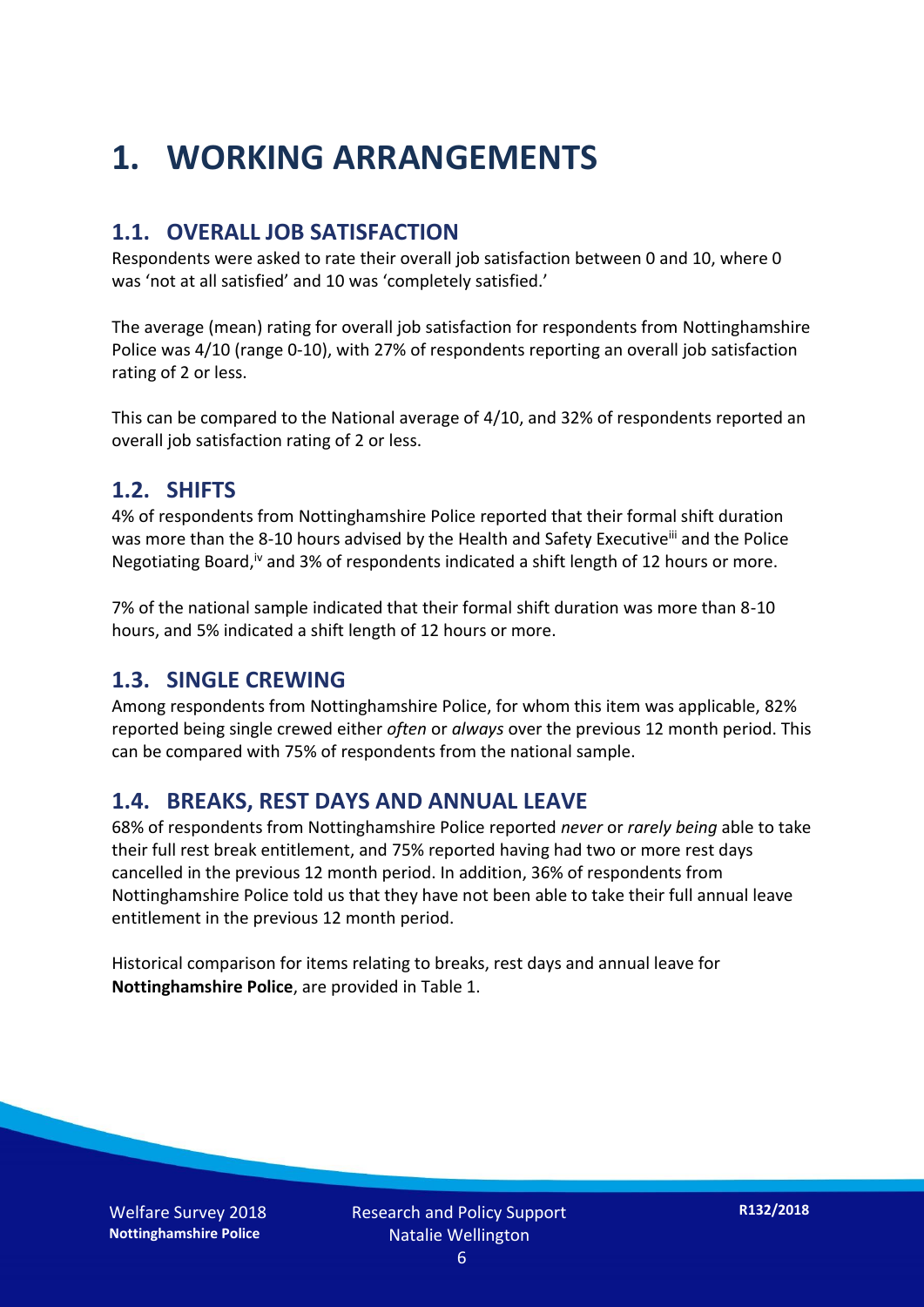| Table 1: Force level figures for breaks, rest days and<br>annual leave     | 2016 | 2018 |
|----------------------------------------------------------------------------|------|------|
| Reported being never or rarely able to take full rest<br>break entitlement | 58%  | 68%  |
| Reported having 2 or more rest days cancelled in the<br>previous 12 months | 75%  | 75%  |
| Reported being unable to take their full annual leave<br>entitlement       | 35%  | 36%  |

Historical comparisons for items relating to breaks, rest days and annual leave for the **police service as a whole**, are provided in the table below.

| Table 2: National figures for breaks, rest days and<br>annual leave        | 2016 | 2018 |
|----------------------------------------------------------------------------|------|------|
| Reported being never or rarely able to take full rest<br>break entitlement | 53%  | 52%  |
| Reported having 2 or more rest days cancelled in the<br>previous 12 months | 76%  | 67%  |
| Reported being unable to take their full annual leave<br>entitlement       | 33%  | 31%  |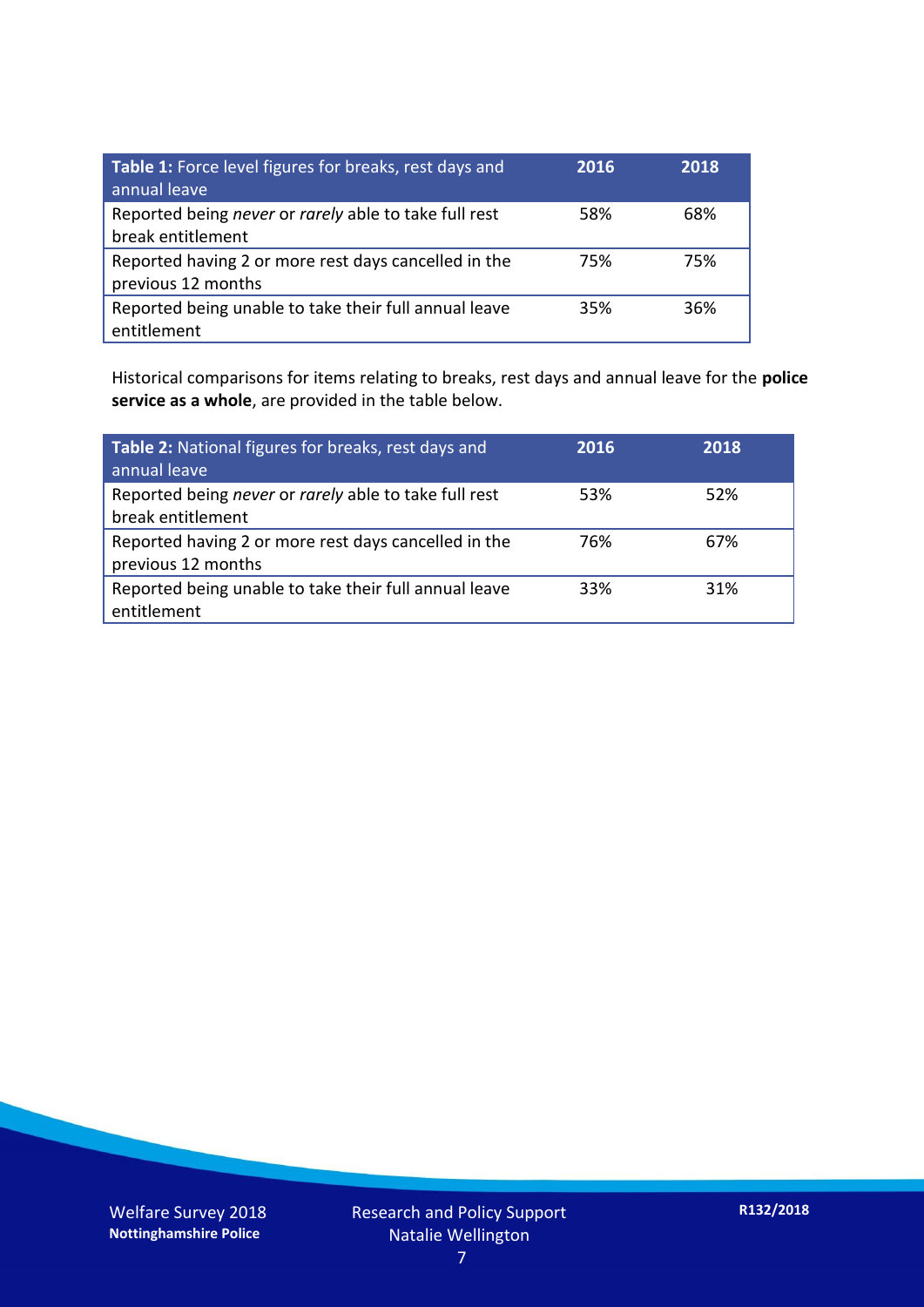### **2. DEMAND**

#### **2.1. WORKLOAD**

83% of respondents from Nottinghamshire Police told us that their workload is currently *too high*, or *much too high* – *higher than* the proportion from the national sample (72%) and *higher than* the proportion reported by Nottinghamshire Police in the 2016 Demand, Capacity and Welfare Survey.

#### **2.2. HSE MANAGEMENT STANDARDS**

The UK Health and Safety Executive published the Management Standards Indicator Tool (MSIT) to assist organisations in the assessment of workers exposure to dimensions of the psychosocial work environment that, if not properly managed, can lead to harm to health.<sup>v</sup> The 25-item version of the MSIT<sup>vi</sup> contains four items that measure job demands, which were included as part of the Demand, Capacity and Welfare Survey.

39% of respondents from Nottinghamshire Police told us that they *often* or *always* have unachievable deadlines, and 59% that they *often* or *always* have to neglect some tasks because they have too much to do.

Historical comparisons for the MSIT job demand items for **Nottinghamshire Police** are provided in the table below.

| Table 3: Force level figures for HSE MSIT job demands | 2016 | 2018 |
|-------------------------------------------------------|------|------|
| Often or always have unrealistic time pressures       | 43%  | 47%  |
| Often or always pressured to work long hours          | 28%  | 41%  |
| Often or always have to neglect some tasks because    | 42%  | 59%  |
| they have too much to do                              |      |      |
| Often or always have unachievable deadlines           | 35%  | 39%  |

Historical comparison for the MSIT job demand items for the **police service as a whole**, are provided in the table below.

| Table 4: National figures for HSE MSIT job demands | 2016 | 2018 |
|----------------------------------------------------|------|------|
| Often or always have unrealistic time pressures    | 35%  | 40%  |
| Often or always pressured to work long hours       | 26%  | 29%  |
| Often or always have to neglect some tasks because | 43%  | 54%  |
| they have too much to do                           |      |      |
| Often or always have unachievable deadlines        | 29%  | 38%  |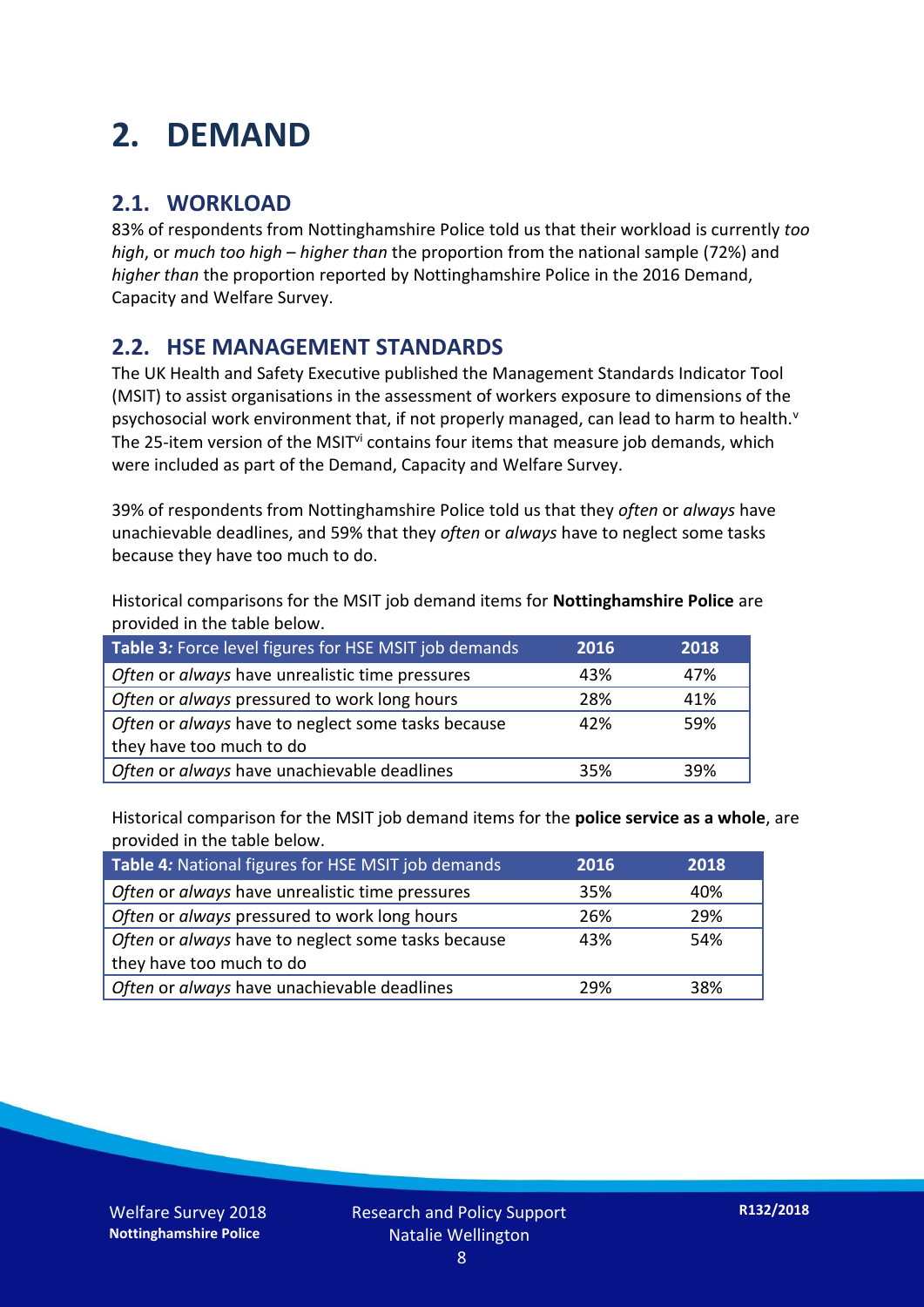#### **2.3. AMOUNT AND PACE OF WORK**

80% of respondents from Nottinghamshire Police *disagreed* or *strongly disagreed* that they were able to meet all of the conflicting demands on their time, whilst 7% *agreed* or *strongly agreed* that they had enough time engage in proactive policing in their team/unit. The proportion of officers from Nottinghamshire Police reporting to have enough time to engage in proactive policing is *lower than* the proportion in 2016.

Across the police service as a whole, 74% of respondents *disagreed* or *strongly disagreed* that they were able to meet all of the conflicting demands on their time and 90% *disagreed* or *strongly disagreed* that there are enough officers to manage all the demands made on their team/unit.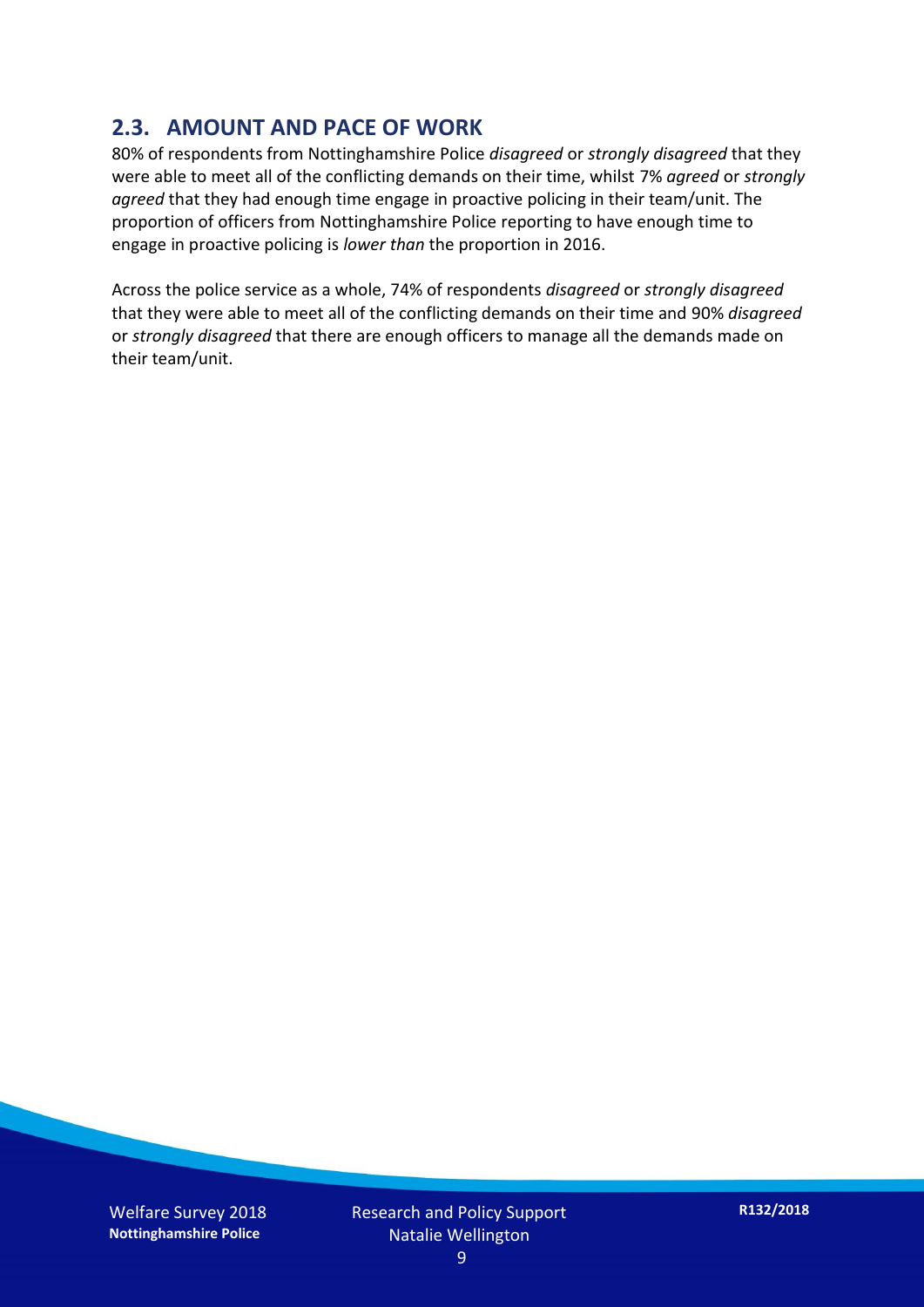## **3. CAPACITY**

#### **3.1. MINIMUM OFFICER STAFFING**

59% of respondents from Nottinghamshire Police indicated that their team or unit had a minimum officer staffing level.

Among respondents whose team or unit had a minimum officer staffing level, 26% indicated that this level was *never* or *rarely* achieved. This can be compared to 2016 where 19% of respondents from Nottinghamshire Police indicated that the minimum officer staffing level was *never* or *rarely* achieved.

#### **3.2. OFFICER STAFFING ARRANGEMENTS**

78% of respondents *disagreed* or *strongly disagreed* that the way officer staffing levels are determined in their team/unit seems to be effective; *higher than* the proportion reported in 2016.

Historical comparisons of two key items relating to capacity to deal with demand for **Nottinghamshire Police** are provided in the table below.

| Table 5: Force level figures for key items relating to capacity                                                     |                                                      |      |  |
|---------------------------------------------------------------------------------------------------------------------|------------------------------------------------------|------|--|
| <b>Statements</b>                                                                                                   | % of respondents who<br>disagreed with the statement |      |  |
|                                                                                                                     | 2016                                                 | 2018 |  |
| There are enough officers in my team/unit for me to do<br>my job properly                                           | 81%                                                  | 86%  |  |
| In my experience, we generally have enough officers to<br>manage all the demands being made on us as a<br>team/unit | 83%                                                  | 91%  |  |

Historical comparisons of the same items for the **police service as a whole** are provided in the table below.

| Table 6: National figures for key items relating to capacity                                                        |                                                      |      |  |  |
|---------------------------------------------------------------------------------------------------------------------|------------------------------------------------------|------|--|--|
| <b>Statements</b>                                                                                                   | % of respondents who<br>disagreed with the statement |      |  |  |
|                                                                                                                     | 2016                                                 | 2018 |  |  |
| There are enough officers in my team/unit for me to do<br>my job properly                                           | 78%                                                  | 83%  |  |  |
| In my experience, we generally have enough officers to<br>manage all the demands being made on us as a<br>team/unit | 85%                                                  | 90%  |  |  |

Welfare Survey 2018 **Nottinghamshire Police**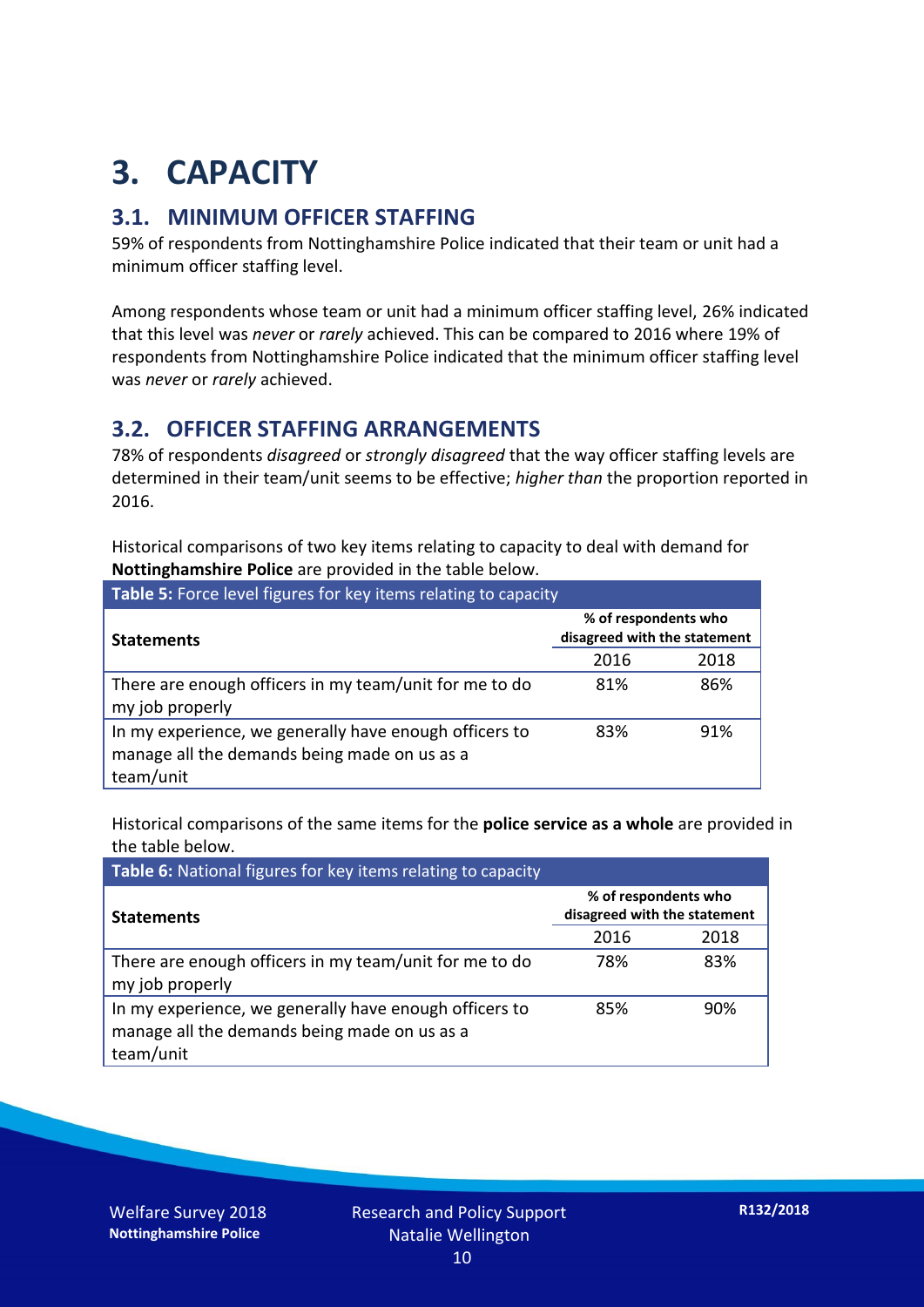## **4. HEALTH AND WELLBEING**

#### **4.1. OVERALL LIFE SATISFACTION**

Respondents were asked to rate their overall life satisfaction between 0 and 10, where 0 was 'not at all satisfied' and 10 was 'completely satisfied.'

The average (mean) rating for overall life satisfaction for respondents from Nottinghamshire Police was 6/10 (range 0-10). 15% of respondents reported life satisfaction rating of 2 or less.

These results can be compared to the National average of 6/10, with 15% of respondents reporting an overall life satisfaction rating of 2 or less.

#### **4.2. OVERALL PHYSICAL HEALTH**

Participants were asked to rate their overal health on a scale from *very good* to *very poor*. An historical comparison for both national and local figures for this item are below.

| Table 7: Self-rated overall physical health |                       | 2016 | 2018 |
|---------------------------------------------|-----------------------|------|------|
|                                             | Very poor             | 1%   | 0%   |
|                                             | Poor                  | 12%  | 4%   |
| <b>Force level figures</b>                  | Neither good nor poor | 24%  | 16%  |
|                                             | Good                  | 51%  | 54%  |
|                                             | Very good             | 11%  | 26%  |
| <b>National figures</b>                     | Very poor             | 1%   | 1%   |
|                                             | Poor                  | 11%  | 6%   |
|                                             | Neither good nor poor | 23%  | 17%  |
|                                             | Good                  | 53%  | 54%  |
|                                             | Very good             | 13%  | 23%  |

#### **4.3. SINGLE ITEM INDICATOR OF STRESS**

Work related stress was measured using a single-item measure. 50% of respondents from Nottinghamshire Police presented with a non-diagnostic case of work-related stress.<sup>vii</sup>

This is *lower than* the proportion reported in the 2016 iteration of this survey and *higher than* the proportion reported in this year's national results.

Stress outside of work was assessed using an adaptation of the work-related stress measure. 13% of respondents from Nottinghamshire Police presented with a non-diagnostic case of stress outside of work.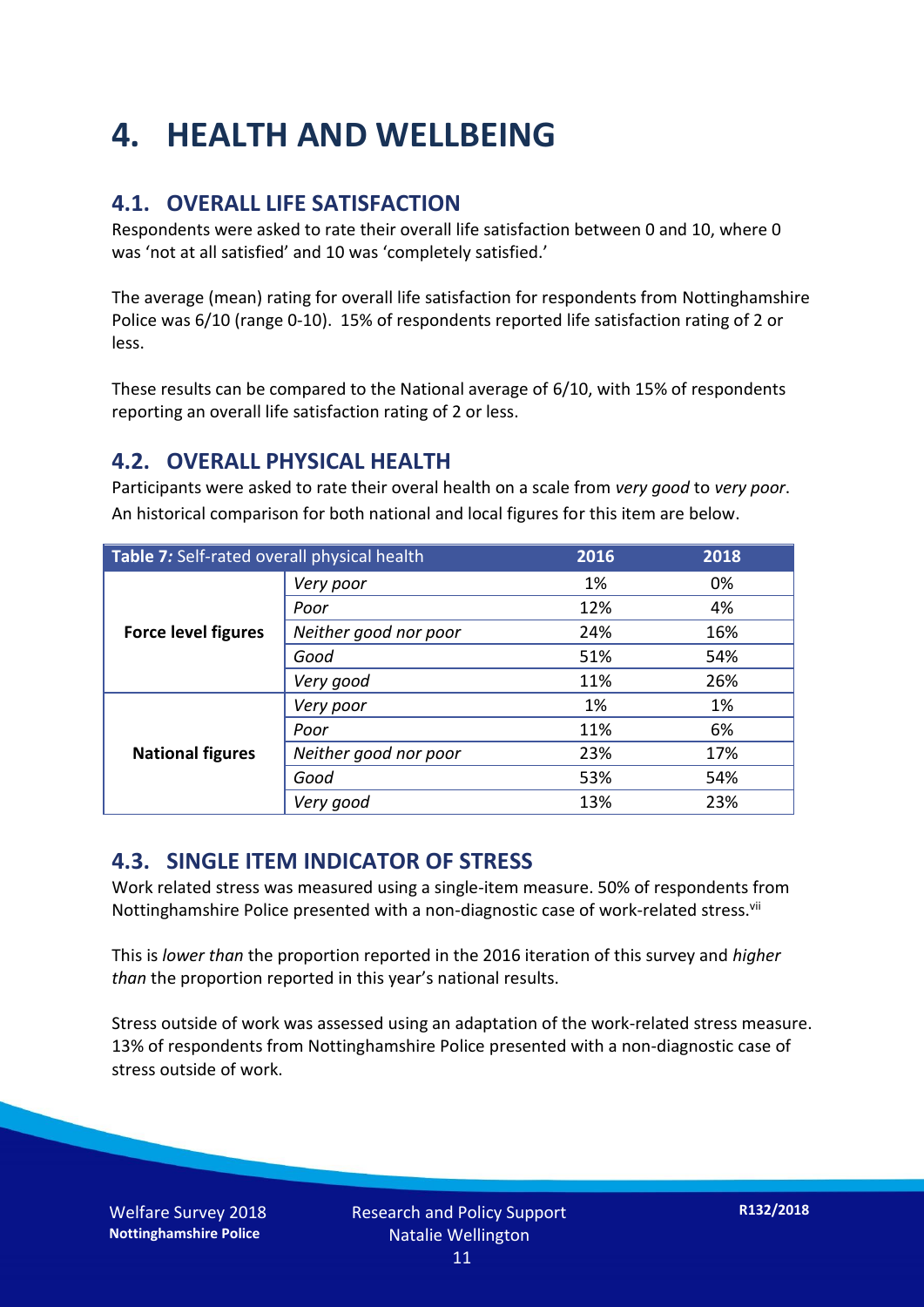#### **4.4. SINGLE ITEM INDICATOR FOR MENTAL HEALTH**

A top-level broad overview of mental wellbeing was established using an item that asked respondents to indicate whether they had experienced feelings of stress, low mood, anxiety, or other difficulties with their health and wellbeing over the last 12 months.

83% of respondents from Nottinghamshire Police indicated that they had experienced feelings of stress, low mood, anxiety, or other difficulties with their health and wellbeing over the last 12 months; with 94% also indicating that these feelings were caused, or made worse by work.

#### **4.5. MENTAL WELLBEING**

Mental wellbeing can be broadly conceptualized as having two dimensions. The first concerns positive affect (i.e. pleasurable aspects of wellbeing such as feelings of optimism, cheerfulness, and relaxation). The second concerns psychological functioning (i.e. such as clear thinking, self-acceptance, personal development, competence, and autonomy).

To investigate mental wellbeing in more detail the two-dimensional structure of mental wellbeing described above was assessed using the short Warwick-Edinburgh Mental Wellbeing Scale (SWEMWBS). viii The scale asks individuals to rate their experience during the last two weeks for seven positively framed statements.

SWEMWBS findings for **Nottinghamshire Police** are presented in the table below alongside those for national sample for 2016 and 2018.

**Table 8**: % of respondents that reported experiencing the following positive aspects of wellbeing *rarely* or *none of the time* over the previous 2 weeks

| <b>SWEMWBS item</b>                           | <b>National figures</b> |      | <b>Force level figures</b> |      |
|-----------------------------------------------|-------------------------|------|----------------------------|------|
|                                               | 2016                    | 2018 | 2016                       | 2018 |
| I've been feeling optimistic about the future | 62%                     | 36%  | 74%                        | 35%  |
| I've been feeling useful                      | 28%                     | 25%  | 30%                        | 23%  |
| I've been feeling relaxed                     | 60%                     | 48%  | 67%                        | 55%  |
| I've been dealing with problems well          | 20%                     | 19%  | 22%                        | 17%  |
| I've been thinking clearly                    | 16%                     | 16%  | 21%                        | 18%  |
| I've been feeling close to other people       | 34%                     | 28%  | 33%                        | 30%  |
| I've been able to make up my own mind         | 13%                     | 10%  | 16%                        | 8%   |
| about things                                  |                         |      |                            |      |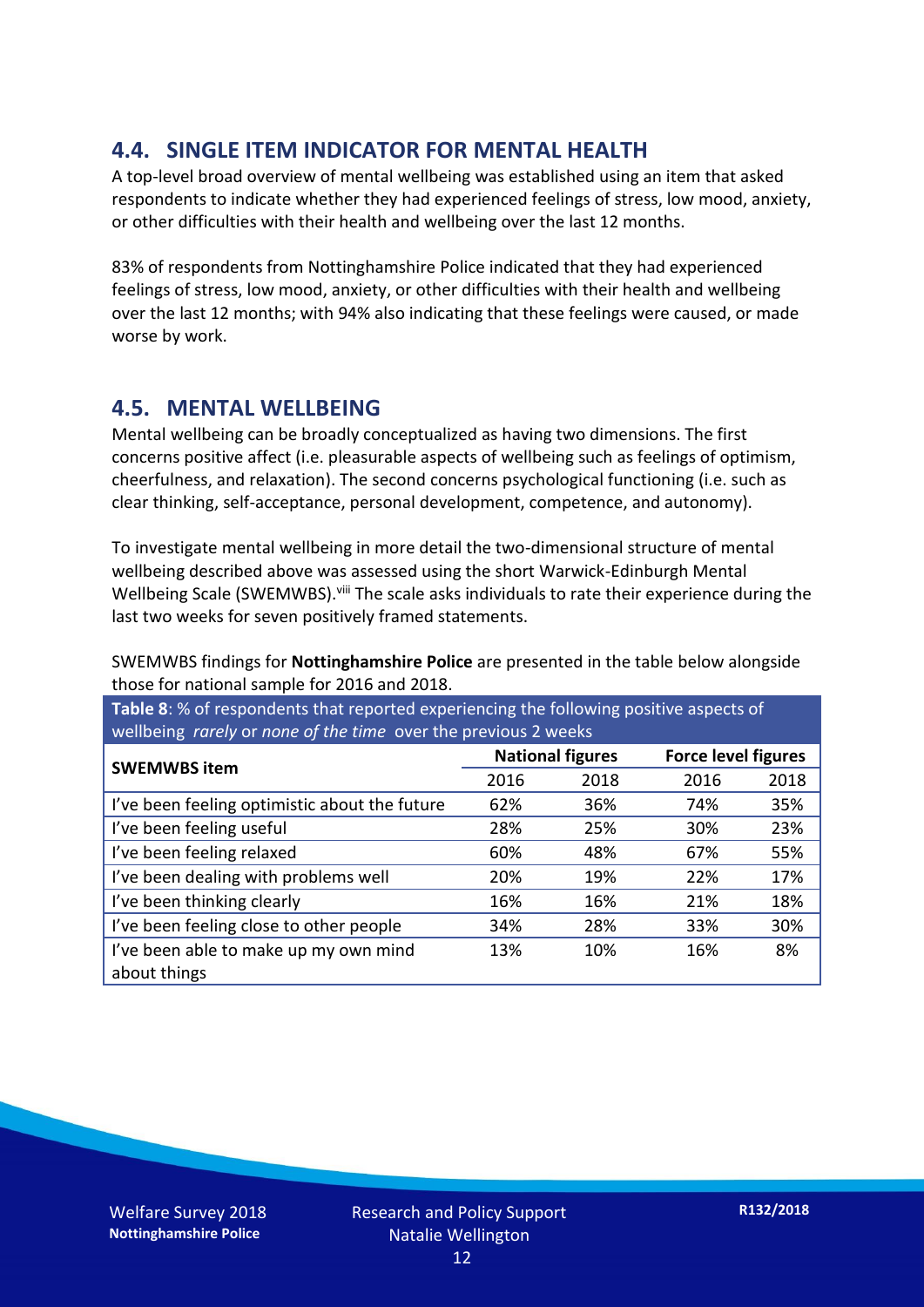#### **4.6. HELP SEEKING**

A question was applied to identify those who had ever **sought help** for feelings of stress, low mood, anxiety, or any other difficulties with mental health and wellbeing. Examples of sources of help were provided including GP, occupational health department, psychologist, therapist, and counsellor.

37% of responses from Nottinghamshire Police had previously sought help for feelings of stress, low mood, anxiety or other difficulties with their mental health and wellbeing, 52% of which had done so within the last 12 months.

Welfare Survey 2018 **Nottinghamshire Police**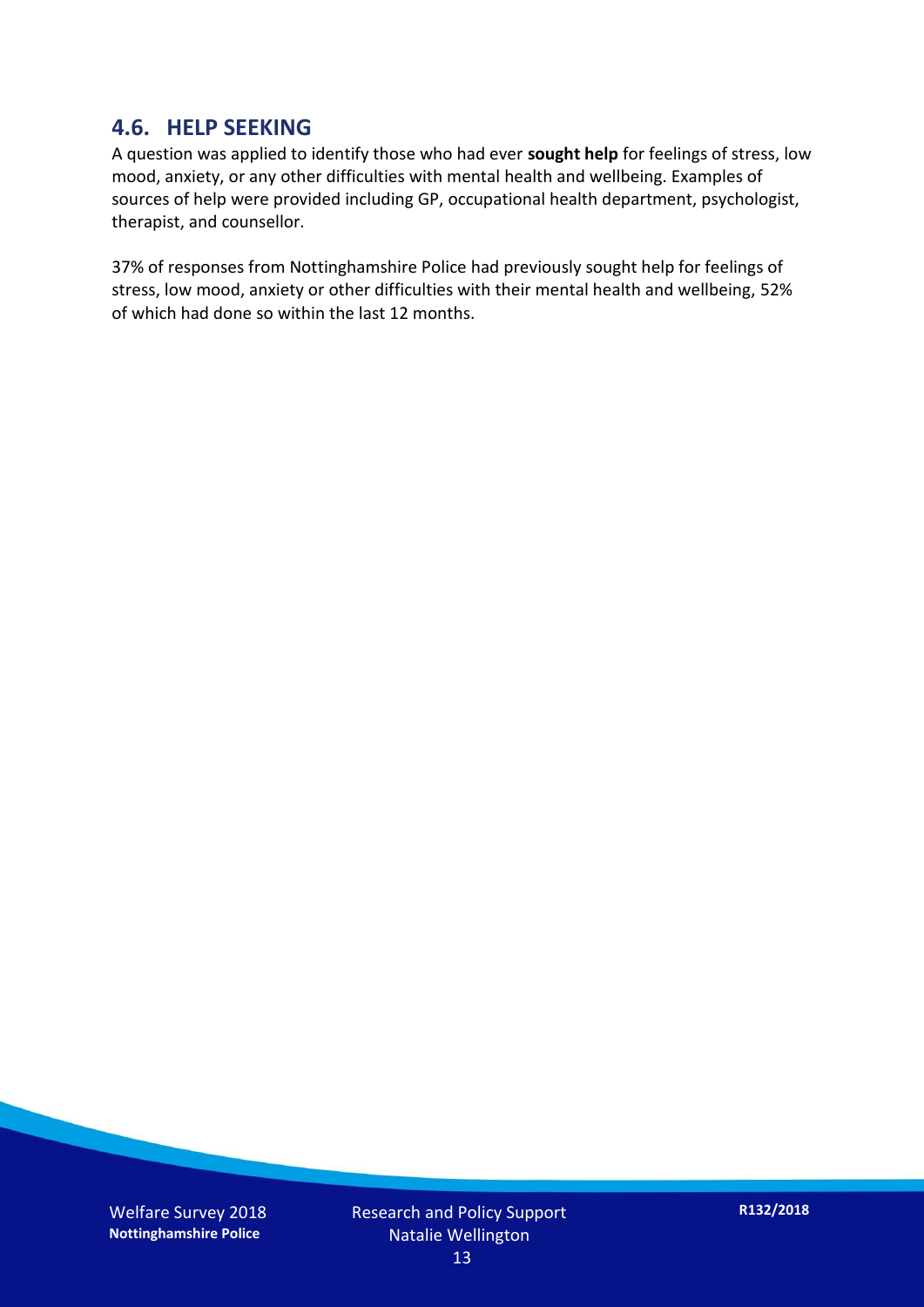### **5. ABSENCE BEHAVIOUR**

#### **5.1. ABSENCE**

60% of respondents from Nottinghamshire Police reported one or more days of sickness absence and 35% of respondents indicated that at least one day of their sickness absence was attributable to stress, depression, or anxiety.

The national proportion of respondents who had taken one or more days of sickness absence was 56% and 32% of respondents indicated that at least one day of their sickness absence was attributable to stress, depression, or anxiety.

#### **5.2. PRESENTEEISM AND LEAVEISM**

Presenteeism is the act of attending work while ill. This has been shown to be associated with subsequent health decline, particularly in relation to burnout,  $\alpha$  and can to lead to elevated absenteeism.<sup>x</sup> Moreover, evidence suggests that presenteeism can compound the effects of the initial illness and negatively influence job satisfaction, resulting in negative job attitudes and withdrawal from work.<sup>xi</sup>

Leaveism is a recently coined term to describe hidden sickness absence and work undertaken during rest periods, including using allocated time off such as annual leave entitlements to take time off when they are in fact unwell.

Findings for Nottinghamshire Police are presented in the graph below.





Welfare Survey 2018 **Nottinghamshire Police**

Research and Policy Support Natalie Wellington 14

**R132/2018**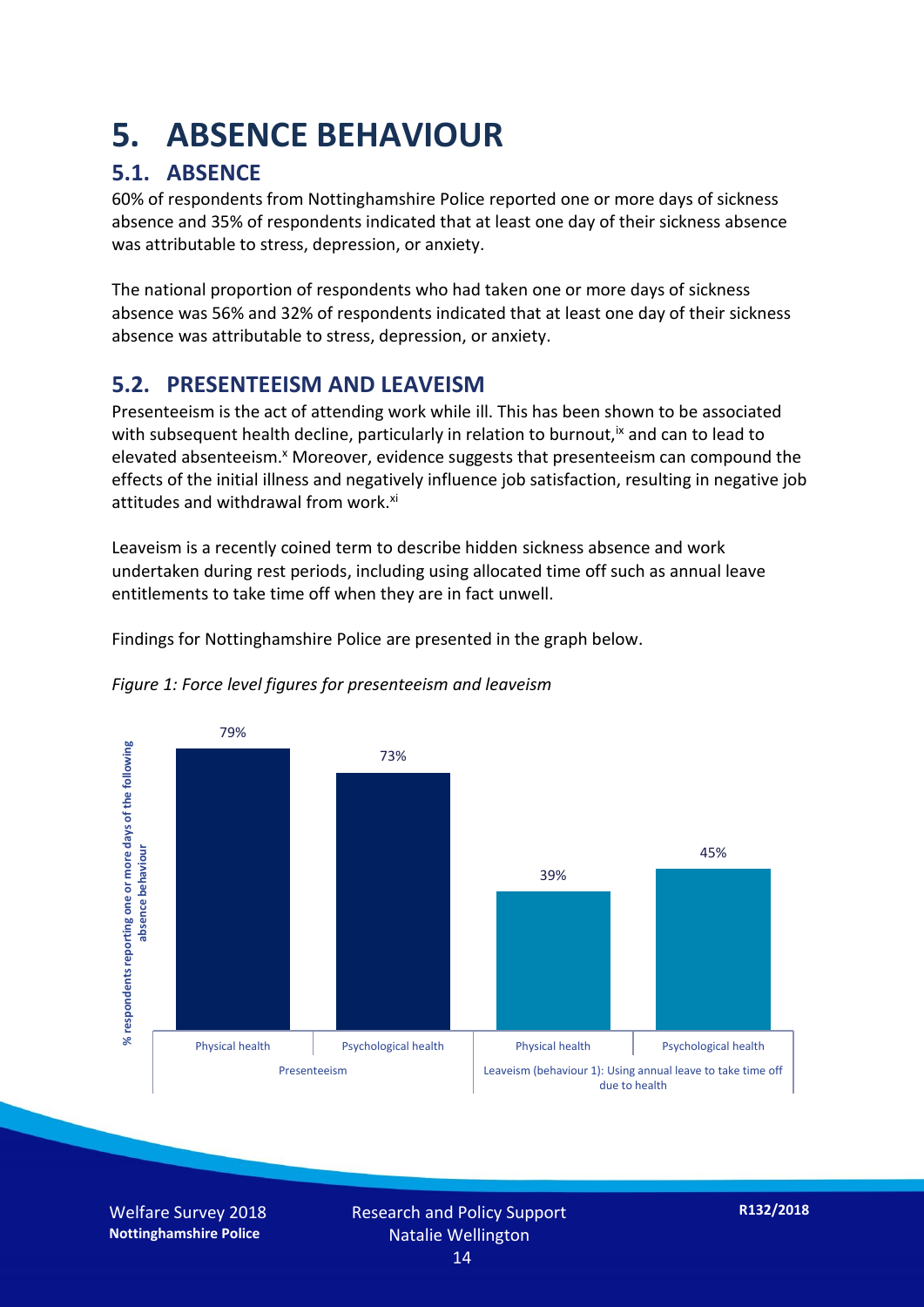### **6. Violence and physical injuries**

#### **6.1. VIOLENCE**

Verbal and physical violence was assessed using four questions regarding how often officers received verbal insults, verbal threats, unarmed physical attacks, and attacks with a weapon from members of the public over the previous 12 months. Findings are presented in the table below.

**Table 9:** Force level figures for frequency of verbal and physical violence from members of the public

| Type of violent victimisation                      | % of respondents indicating frequency<br>of experience as at least once a week |      |  |
|----------------------------------------------------|--------------------------------------------------------------------------------|------|--|
|                                                    | 2016                                                                           | 2018 |  |
| Verbal insults (e.g., swearing, shouting, abuse)   | 47%                                                                            | 53%  |  |
| Verbal threats (e.g., threat of hitting, threat of | 33%                                                                            | 35%  |  |
| kicking)                                           |                                                                                |      |  |
| *Spitting assaults (i.e. being deliberately spat   |                                                                                | 3%   |  |
| upon)                                              |                                                                                |      |  |
| Unarmed physical attacks (e.g., struggling to      | 16%                                                                            | 17%  |  |
| get free, wrestling, hitting, kicking)             |                                                                                |      |  |
| Use of a deadly weapon (e.g., stick, bottle, axe,  | 1%                                                                             | 0%   |  |
| firearm)                                           |                                                                                |      |  |

\*Spitting assaults data was only available from 2018.

#### **6.2. INJURIES**

30% of Nottinghamshire Police respondents reported that they had suffered one or more injuries that required medical attention as a result of work-related **violence** in the last year – losing more than 300 days in sickness absence.

This is *higher than* the proportion reporting one or more injuries as a result of work-related **violence** than reported in the 2016 iteration of this survey and *higher than* the proportion compared to this year's national results.

18% of Nottinghamshire Police respondents also reported that they had suffered one or more injuries that required medical attention as a result of work-related **accidents** in the last year – losing more than 146 days in sickness absence.

This is *lower than* the proportion reporting one or more injuries as a result of work-related **accidents** in the 2016 iteration of this survey and *higher than* the proportion compared to this year's national results.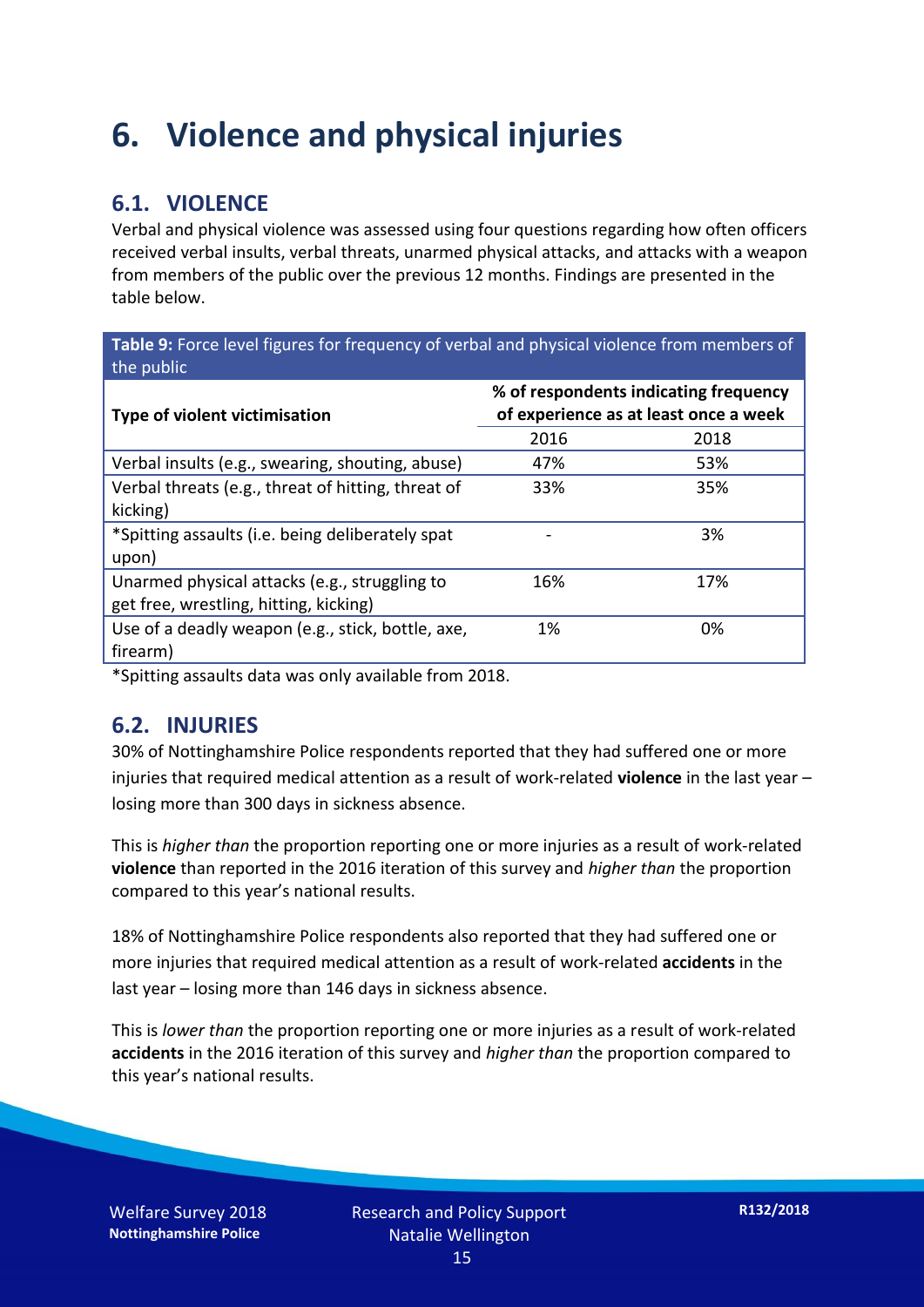## **7. ORGANISATIONAL SUPPORT: MENTAL HEALTH & WELLBEING**

Participants who indicated that they had sought help for difficulties with mental health and wellbeing were presented with additional questions concerning disclosure to a line manager.

#### **7.1. DISCLOSURE**

69% of respondents from Nottinghamshire Police, for whom it was applicable, reported that they had disclosed seeking mental health and wellbeing support to their line managers. This can be compared with 70% from the same survey in 2016.

#### **7.2. REASONS FOR NON-DISCLOSURE**

Respondents who did not disclose to their line managers that they had sought mental health and wellbeing support, were asked to indicate why. Findings are presented in the table below.

| Table 10: Reasons for non-disclosure                        |             |                     |  |
|-------------------------------------------------------------|-------------|---------------------|--|
|                                                             |             | % of total mentions |  |
| <b>Item</b>                                                 | Force level | <b>National</b>     |  |
|                                                             | figures     | figures             |  |
| I was worried that my other colleagues would find out       | 10%         | 10%                 |  |
| I thought it would negatively affect my opportunities for   | 14%         | 11%                 |  |
| promotion and/or specialising                               |             |                     |  |
| It wasn't affecting my work                                 | 2%          | 7%                  |  |
| I didn't want to be treated differently (in a negative way) | 12%         | 13%                 |  |
| I felt it was a personal matter                             | 22%         | 20%                 |  |
| I have had negative experiences of disclosing in the past   | 9%          | 6%                  |  |
| I thought it would have a negative impact on my career      | 10%         | 10%                 |  |
| There is a negative attitude in the police service towards  | 12%         | 12%                 |  |
| people who experience difficulties with their mental health |             |                     |  |
| and wellbeing                                               |             |                     |  |
| I did not think my line manager would treat me with         | 7%          | 7%                  |  |
| empathy                                                     |             |                     |  |
| For reasons other than those listed above                   | 3%          | 4%                  |  |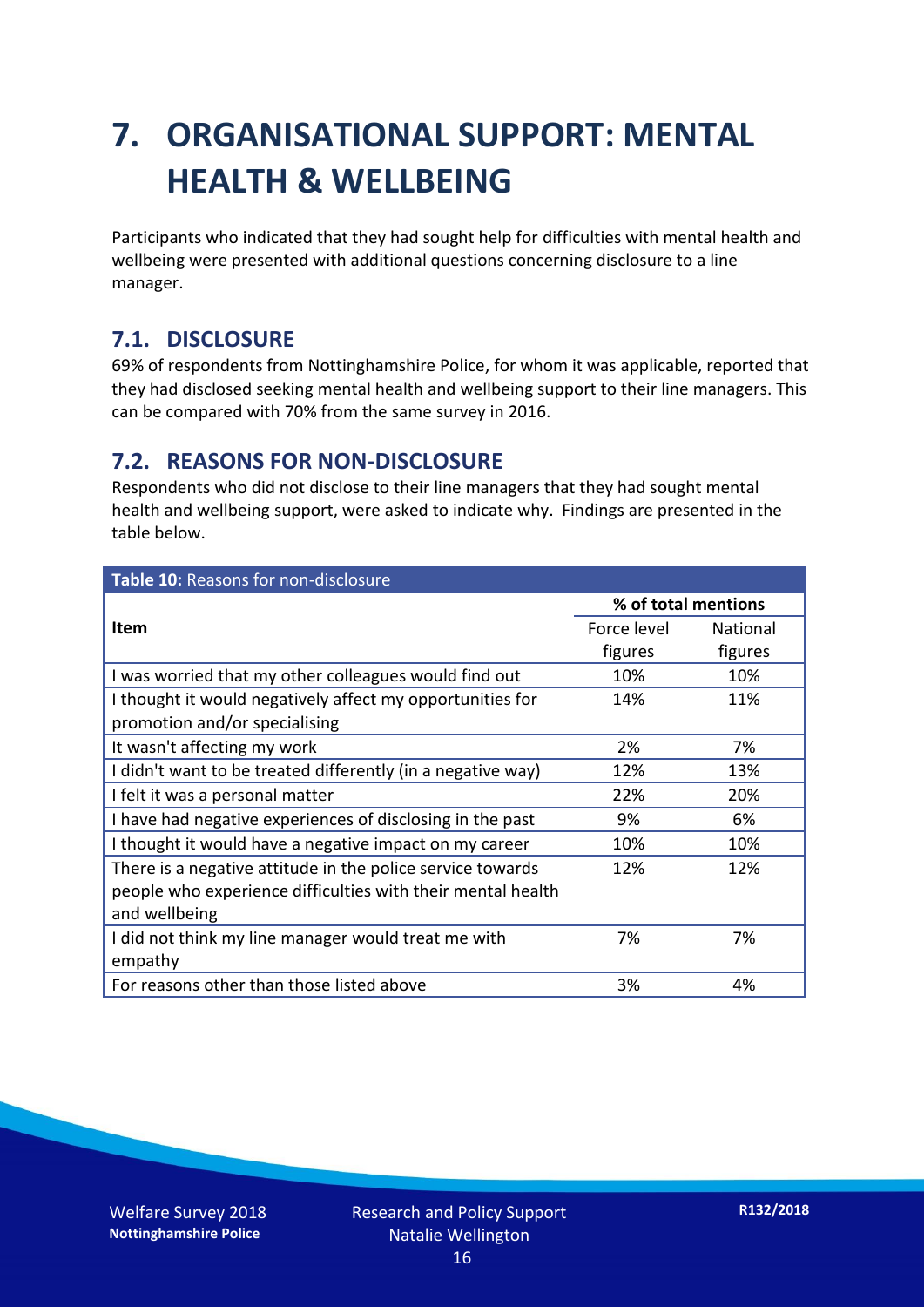#### **7.3. ATTITUDES TO MENTAL HEALTH AND WELLBEING**

All respondents were asked about the attitude of the police service towards mental health and wellbeing.

Respondents were provided with a list of statements, and asked to indicate the extent to which they agreed or disagreed with the statement.

The table below shows the percentage of respondents who agreed with three key statements about the police services attitudes towards mental health and wellbeing for both Nottinghamshire Police, and the police service as a whole.

| Table 11: Attitudes to mental health and wellbeing |                                                    |                         |  |
|----------------------------------------------------|----------------------------------------------------|-------------------------|--|
| <b>Statements</b>                                  | % of respondents that agreed with<br>the statement |                         |  |
|                                                    | Force level figures                                | <b>National figures</b> |  |
| The police service encourages staff to talk openly | 40%                                                | 45%                     |  |
| about mental health and wellbeing                  |                                                    |                         |  |
| Someone would be treated differently (in a         | 43%                                                | 37%                     |  |
| negative way) if they disclosed difficulties with  |                                                    |                         |  |
| their mental health and wellbeing                  |                                                    |                         |  |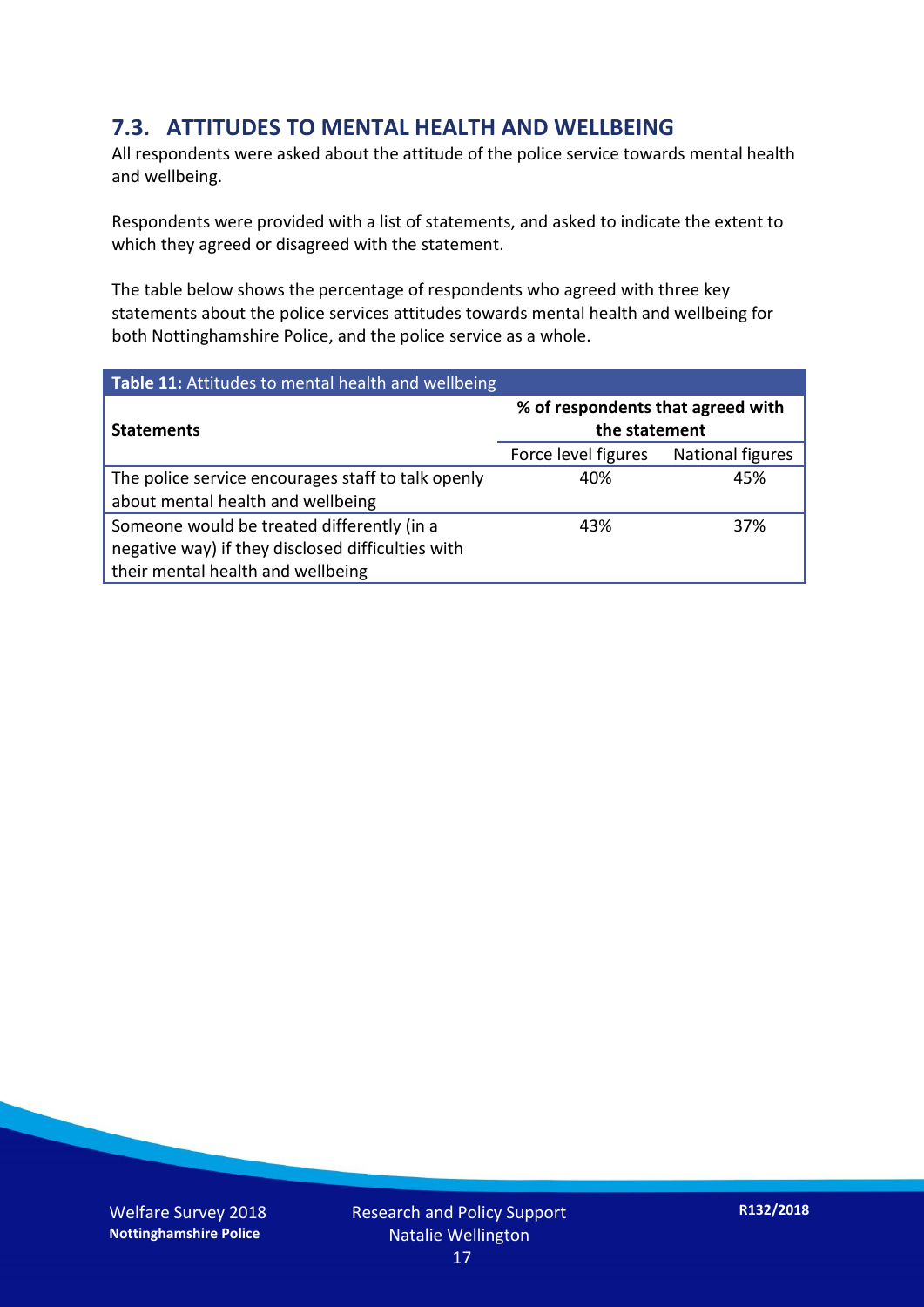### **8. Notes for JBBs**

Additional findings from the 2018 Demand, Capacity and Welfare survey are available on request from the Research and Policy department. Additional topics include, but are not limited to:

- Morale,
- Fatigue and sleep,
- Managerial mental health and wellbeing support,
- Organisational change, and
- Organisational justice.

The findings of the survey can also be broken down in more detail in terms of different demographic groups, such as rank, role or length of service. However please be aware that we can only go into a certain level of detail with this demographic data in order to preserve respondents' confidentiality.

JBBs wishing to obtain further information can contact [ResearchandDataCollection@polfed.org](mailto:ResearchandDataCollection@polfed.org) to discuss their requirements.

The Research and Policy Department only has one member of staff responsible for these data requests; please bear this in mind in terms of turnaround times and the amount of data you request when contacting the team.

All other interested parties should speak to their local JBB in the first instance.